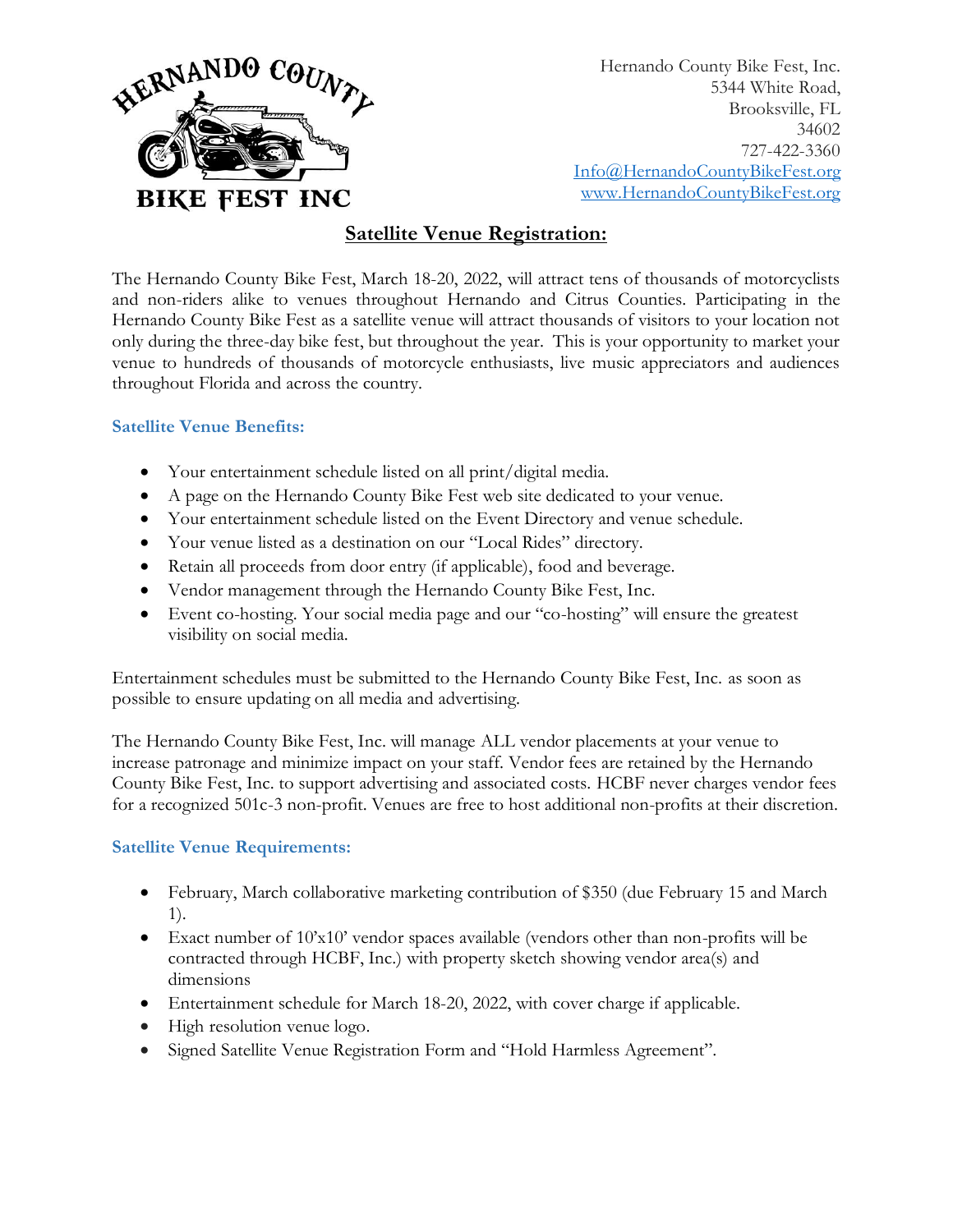

Hernando County Bike Fest, Inc. 5344 White Road, Brooksville, FL 34602 727-422-3360 [Info@HernandoCountyB](mailto:BrooksvilleBikeRally@gmail.com)ikeFest.org [www.HernandoCountyBikeFest.org](http://www.hernandocountybikefest.org/)

## **Times Total Media Advertising** –

Tampa Bay Times Print Advertising Schedule

- **Wed March 2** (30,000) 8.5 x 11 insert in Tampa Bay Times, Pasco/Pinellas/Hillsborough. (deadline Feb 7)
- **Sunday March 6** Full page/full color ad in Hernando/Citrus Marketlink (deadline March 1)
- **Sunday March 6** 4 x 8.5 custom written article in Pasco. (deadline Feb 17)
- **Saturday March 12**  $\frac{1}{2}$  page/full color in our E-edition. (deadline March 7)
- **Sunday March 13** 2 x 5 full color Marketlink ad in ALL 5 counties (Citrus/Hernando/Pasco/Pinellas/Hillsborough) placed in our "out on the town" section. (deadline March 7)
- **Sunday March 13** and **Wednesday** TBT/Weekend Tab Full color page in our annual Chasco Fiesta Special Section (2/10)
- **Wednesday March 16** banner ad across the page/full color in our TBT/Weekend tab. Delivered to subscribers in ALL 5 counties PLUS free in select businesses and outside rack locations. (deadline March 9)

Tampa Bay Times Digital Advertising Schedule

- Display Ads on Tampabay.com 100,000 ROS Impressions
- Reach our audience on Tampabay.com, which has over 5,783,056 monthly unique visitors.
- Addressable Geofencing Campaign 540,000 Impressions
- A blended campaign that includes keyword search retargeting, Site Retargeting and geofencing tactics to put your message in front of households that fit your demographic (motorcycle owners & hobbyists) and other geographies with large motorcycle communities, like Daytona and Leesburg.
- Custom Native Content Campaign on Geotargeted or on Tampabay.com (1 week) Campaign w/ 50,000 impressions targeting your local geography.
- One of the #1 digital tactics this year, will allow you to tell your story, relay what's new and different with customized content.
- Facebook Ad Campaign runs for 30 days
- We'll create a social media campaign on Facebook putting your message in front of motorcycle enthusiasts and those searching for events like yours.
- Facebook Boosted Post via Times Total Media Facebook Page
- We'll create a social media post on our Times Total Media Facebook page, then boost that post to not only get that in front of more of our fans, but to people aligning with your demographic (motorcycle enthusiasts).

## **Hits 106, 96.7 Fox Classic Hits, Citrus 95.3, Z103.3** –

• **Daily spots on all stations** – blocks of venue specific spots highlighting YOUR venue.